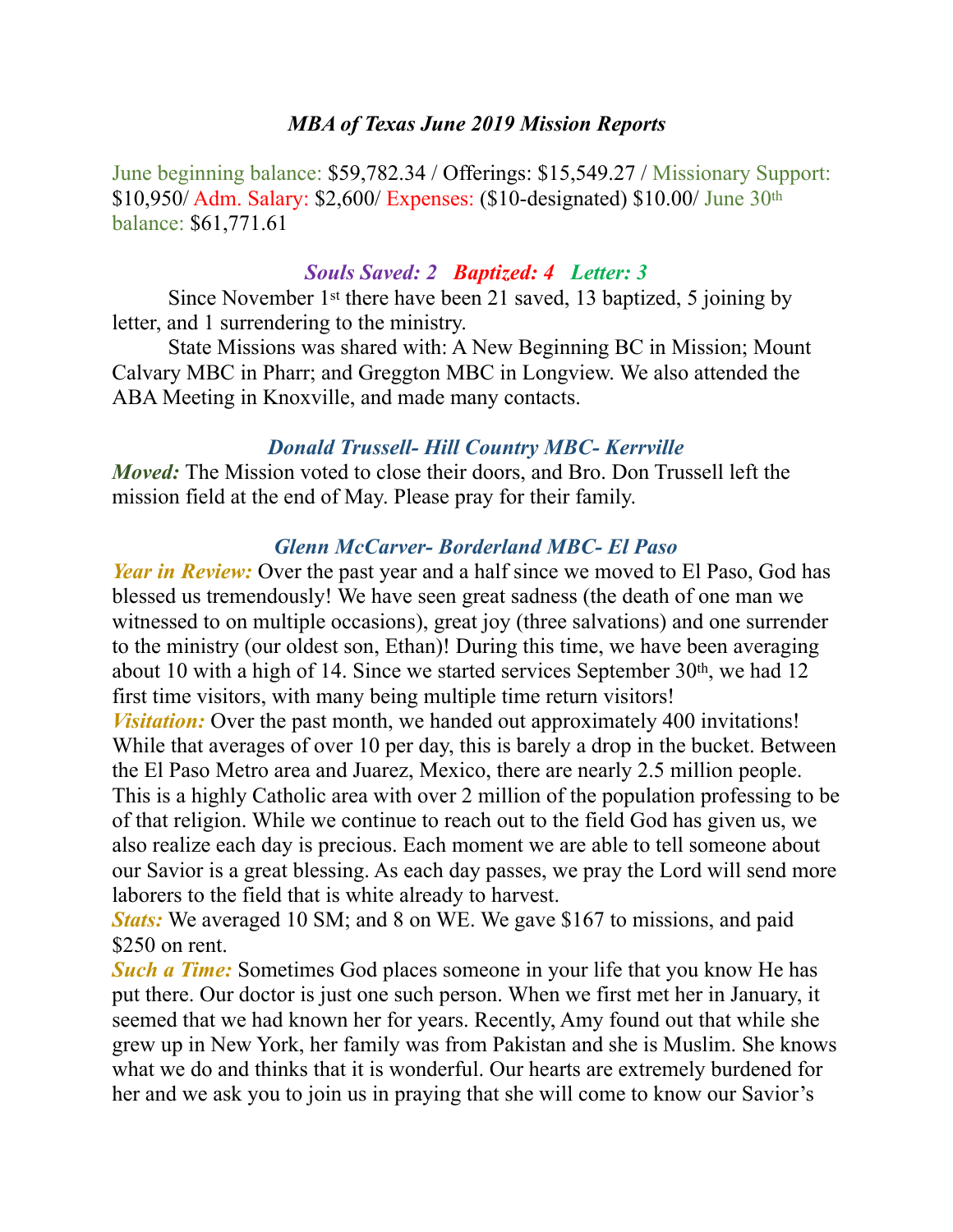love, and that He will use us to share it with her!

# *Leland Acker- Life Point MBC- Early*

*Baptisms:* June was an awesome month as we baptized 3. Two had made their profession of faith at the end of May, one was saved this month. One of our baptismal candidates trusted Jesus as her Savior after a lifetime of ministry by a close friend. One came to know the Lord following one of our services, and one after some personal ministry by my family. Ultimately, it was the Lord who convicted through the Holy Spirit, drew them to Himself, and redeemed them. *Stats:* Attendance is up. Offerings are up. We are currently planning our next wave of outreach. Our averages were 20 in SS; 24 in MW; and 12 on WE. Our offering was \$2,140, with \$350 given to missions. We had 1 saved, and 3 baptized. *Numbers:* We made 14 visits, 11 phone calls, reached 611 through social media. We had 5 first time visitors.

*Personal:* On a personal note, you may be aware that I left my employment at the local radio station in May. As of June 17th I have accepted a position as the PRN Chaplain at Interim Hospice. I believe this position will allow me to minister to people in their greatest time of need. Please keep us in your prayers.

## *David Smith- Lifeline BC- Mansfield*

*Joined:* Cecil Pope became a member of Lifeline the last Sunday of June. Cecil has been to our church before, he also attended our bible studies in Venus. He also attended the same High School that I did: Grand Prairie High School. Cecil loves the Lord and we are thankful for him joining with us.

*Vacation:* Alice and I were gone two weeks on vacation to see the Ark in Kentucky and of course, to visit the grandkids in West Virginia and Virginia. We had a wonderful time.

*Members:* While we were gone, Stephen Davis, brought the message, Schwane Martin brought the devotional, and Debra Langford led the worship. They were a huge blessing. Denise Roach prepared a feast on Father's Day. She worked hard and I'm told did an awesome job of it. Denise is also our church accountant. *Faith Promise:* Our missions giving is increasing due to Faith Promise. Our church voted to buy a well for an orphanage and village in India which Sister Terry Hilliard told us about. We are all excited to see that well, built.

*Rawaa & Maleck:* Rawaa and her family received the bible that we gave them. She was so excited to have her first bible. Please pray for this Muslim family to receive Christ!

*Stats:* We had 1 join by letter. We averaged 13 in MW and 5 in small groups. Our offering was \$1,551, with \$620 given to missions, or, and \$650 paid on rent. *VBS Team:* Our church would love to have a VBS team before the end of the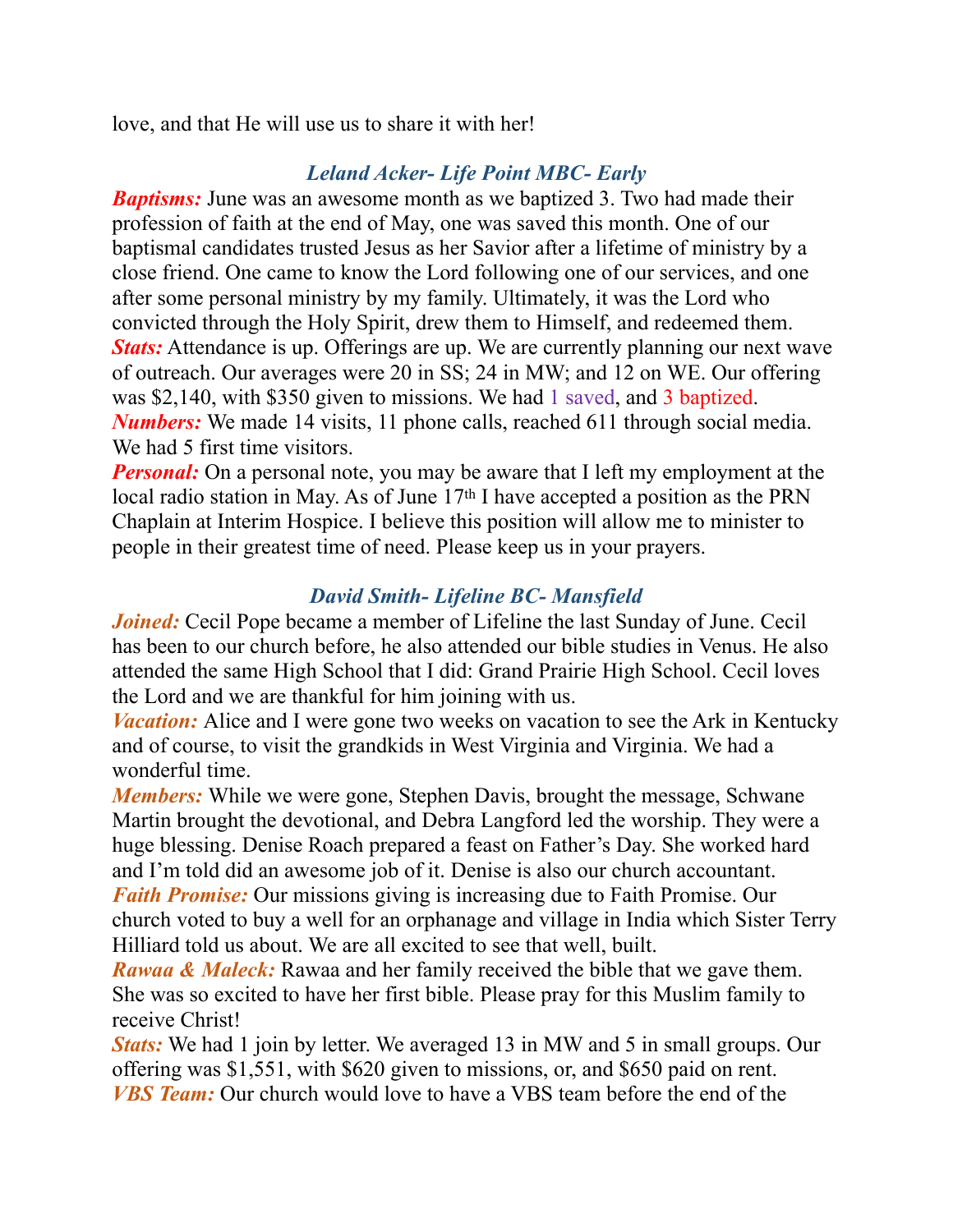summer to come help us conduct a weekend program for the children in our Mobil Church community. We believe we can reach some families through them. Please contact us soon so we can begin to plan this event.

## *Steven Haney- MBSF Director- Texas Tech- Lubbock*

*Calm/Storm:* The month of June is the calm before the storm for us. Next month and August everything seems to be happening all at once; visiting out of state family for a week, VBS, Church camp, my 5 yr. old starting kindergarten, and Tech starting back.

*Hub City Fest:* This month, however, I was able to get the MBSF booth spaces reserved for Hub City Fest at Texas Tech in August. That is basically a festival for all the incoming freshmen to meet local businesses, campus committees, and prospective student organizations. Last year we handed out over 750 flyers in a little under 3 hours and hope to do so again this year. We will be handing out flyers for the MBSF and some cheap promotional items and a larger item that we will draw the name of one of the students that was willing to leave some contact info and speak with us a bit. I know August is a ways off but it's never too soon to start praying that we will have a good turnout and get a chance to meet just as many if not more students this year. Last year we had 4 students visit from that and 1 student that stayed so it can work and I would love to see 10 or 12 visit and at least 4 or 5 stay so we can be organized and registered before Christmas, so please start praying for that. I was also able to talk to the people in charge of pricing for advertising in the school newspaper and they said they would check into some discounts for us this coming fall so, God willing, we can get some good prices for our newspaper ad in the fall. Currently the greatest needs we have are still churches willing to step out with us and support this ministry and as always, for contact information for current or prospective Texas Tech students.

*Contact:* If anyone would like me to come present the work I am more than willing to do so and/or if you have any contact information of students that will be at Tech this fall you can contact me at [s\\_haneymbsf@outlook.com](mailto:s_haneymbsf@outlook.com) or  $(903)722-1545$ . Thank you all so much for your prayers and support and God bless you all!

# *Daniel Tijerina- A New Beginning BC- Mission*

*Church growth:* The Lord is in control of all things. He is so good to us. The Mission is growing spiritually through our Sunday school classes and through the ABA lesson books. Prayers and outreach are our priority so the Lord will help us grow physically.

*Praises:* We thank God for permitting our sponsoring church, Unity MBC, and Bro. Curtis Gilbert and his beautiful wife Ruth to visit us at the beginning of this month. We are thankful that the Lord sent us a friend of mine from the seminary to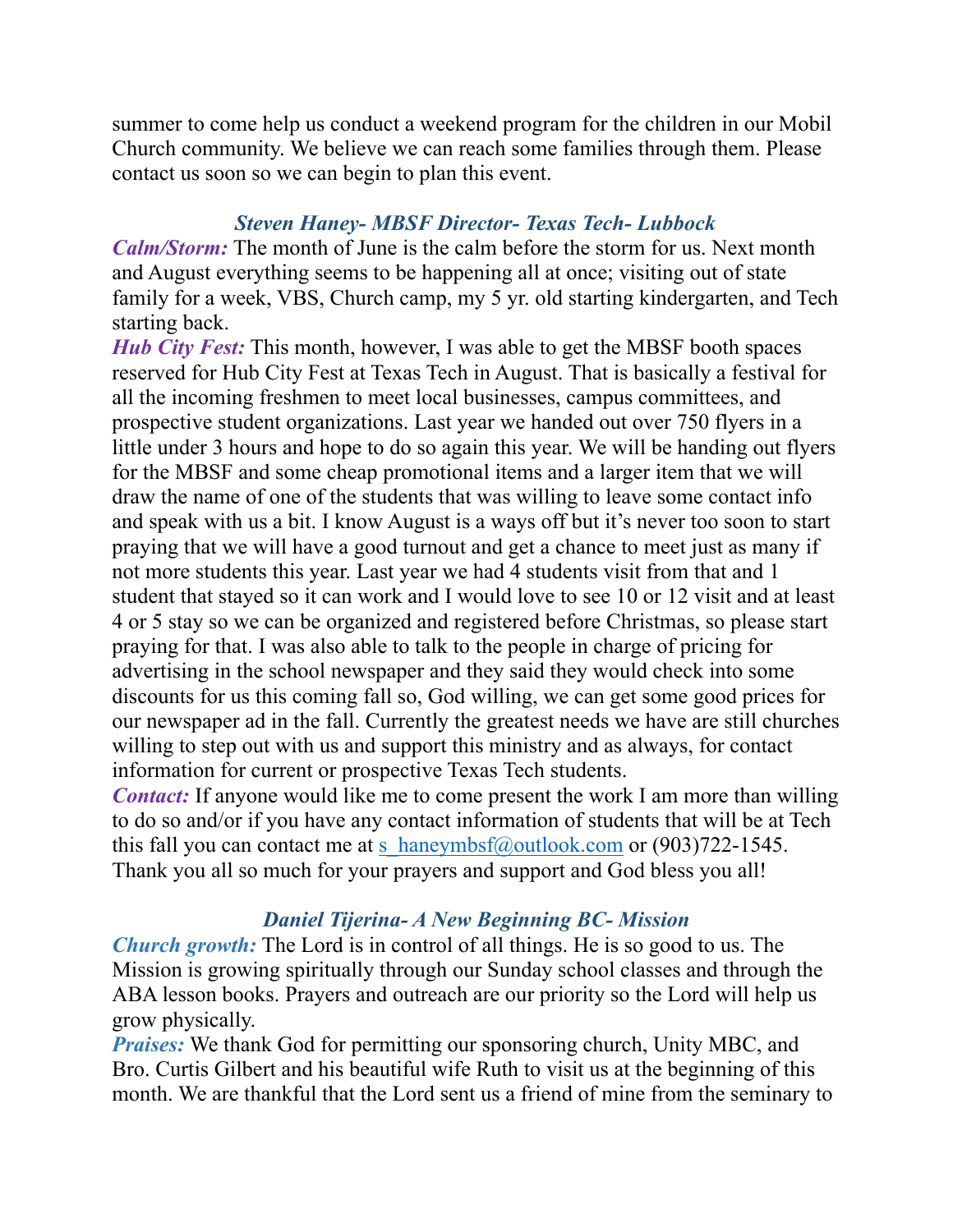join us in the past month and a half.

*Fellowship:* We continue to have fellowship with Macedonia MBC, Mt. Calvary MBC, and other churches in the area. We had fellowship within our church as well. *Stats:* Our averages were 16 in MW, 12 in EW, and 6 on WE. If you have any questions you may call me at  $(956)240-5717$ , or, [anewbeginningbc@yahoo.com.](mailto:anewbeginningbc@yahoo.com) *Future Plans:* We will be applying for TMD funds in August to assist us in acquiring a permanent meeting place. Plans to organize into a local New Testament Church next year are moving forward.

*Thanks:* To our gracious God for everything. To the churches who faithfully support the MBA, TMD, and TMB. And to Unity MBC of Longview.

### *Victor Rice- Shiloh MBC- San Antonio*

*Healing:* For the month of June we give thanks to the Lord for the healing process of our son with many people praying for him.

*Busy:* Our month has been busy as we invited and followed up with visitors. We continue with picking up at Haven of Hope for Sunday morning services and at Silver Manor nursing home ministry on Saturday afternoon where there has been an increase.

*Stats:* Our averages were 13 in SS; 16 in MW; 13 in EW; and 13 in WE. Our offering was \$3,549.99, with \$1,200 paid on rent and \$299.89 given to missions. *Meeting*: As we headed out to the National Association meeting, we received a call from Missionary BC of San Antonio that the Lord received Bro. Duffitt home which took many by surprise. We shortened our trip to return for the memorial services. As we traveled, we stopped in Texarkana at Westlawn MBC to share the work and worship with the fine folks there. We traveled to West Memphis Arkansas only to find the two church in the ABA closed for evening services. We found the roads were hard and messed up our church van but was very thankful for Bro. Jeremiah Mattingly helping with tools and Bro. Russell Smith driving me to get parts to repair our van. We enjoyed and were moved by all the messages at the meeting and enjoyed working the booth and fellowshipping with the brothers. Now we are back home and sharing Jesus Christ to all. Thank you all for your support.

## *Joe Bozarth- Fellowship BC- Conroe*

*God is good:* God has been good to us this past month. We have had several indicate interest in membership. One couple joined by promise of letter and one came by candidate for baptism. Another young man was saved and came for baptism, however, his parents wanted him to wait. I have talked to the husband of the one who is a candidate for baptism and he may also come. Pray that he will make the right decision. We expect a good number of guests for the baptism the last Sunday of the month.